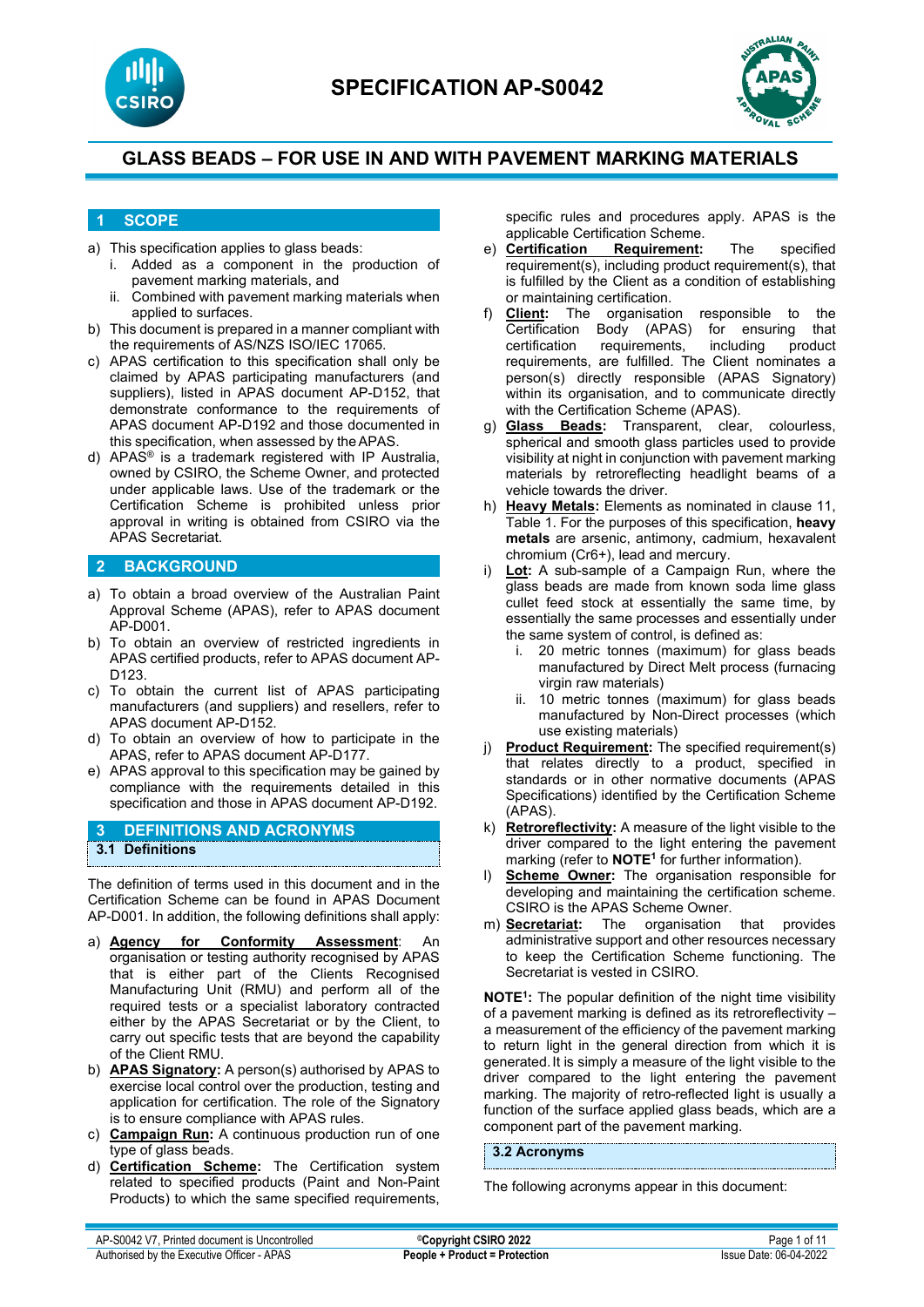



| <b>ACE</b>                                                       | Agency for Conformity Assessment                         |  |  |  |
|------------------------------------------------------------------|----------------------------------------------------------|--|--|--|
| <b>APAS</b>                                                      | Australian Paint Approval Scheme                         |  |  |  |
| AS                                                               | Australian Standard                                      |  |  |  |
|                                                                  | <b>AS/NZS</b> Australian Standard / New Zealand Standard |  |  |  |
|                                                                  | <b>CSIRO</b> Commonwealth Scientific and Industrial      |  |  |  |
|                                                                  | Research Organisation                                    |  |  |  |
| g                                                                | Grams                                                    |  |  |  |
| <b>HR</b>                                                        | <b>High Retroreflectivity</b>                            |  |  |  |
| <b>IAF</b>                                                       | International Accreditation Forum                        |  |  |  |
| <b>ICPMS</b>                                                     | Inductively Coupled Plasma Mass Spectrometry             |  |  |  |
| <b>IEC</b>                                                       | International Flectrotechnical Commission                |  |  |  |
| <b>ILAC</b>                                                      | International Laboratory Accreditation                   |  |  |  |
|                                                                  | Cooperation                                              |  |  |  |
| ISO.                                                             | International Organisation for Standardization           |  |  |  |
| <b>JAS-ANZ Joint Accreditation Society - Australia &amp; New</b> |                                                          |  |  |  |
|                                                                  | <b>Zealand</b>                                           |  |  |  |
| mg                                                               | Milligrams                                               |  |  |  |
| mm                                                               | Millimetres                                              |  |  |  |
| <b>PDS</b>                                                       | <b>Product Data Sheet</b>                                |  |  |  |
| RI                                                               | Refractive Index                                         |  |  |  |
| SDS.                                                             | Safety Data Sheet                                        |  |  |  |
| <b>TDS</b>                                                       | <b>Technical Data Sheet</b>                              |  |  |  |
| NATA                                                             | National Association of Testing Authorities              |  |  |  |
| <b>WHS</b>                                                       | Workplace Health and Safety                              |  |  |  |
| <b>XRF</b>                                                       | X-ray Fluorescence                                       |  |  |  |
| μm                                                               | <b>Micrometres</b>                                       |  |  |  |
|                                                                  |                                                          |  |  |  |

**4 DESCRIPTION AND GUIDE FOR USERS**

# **4.1 General Requirements2**

- a) Pavement marking materials are used by road authorities to:
	- i. Improve road safety and other surfaces used to carry all types of traffic including cars, trucks, pedestrians, cyclists, buses and aircraft.
	- ii. Provide delineation, acting as a guide to drivers to maintain their respective lane position, deterring accidents and providing direction.
- b) Pavement marking materials require the addition of glass beads to provide retroreflectivity performance under all conditions, compared to an un-beaded marking. Glass beads are typically available in both standard and High Retroreflectivity forms.
- c) Glass beads are utilised during both the manufacturing process, such as in Cold Applied Plastics and Thermoplastics, as well as being added, when required, at the same time as surface coating materials to a road surface.
- d) Glass beads are normally applied directly onto the pavement marking material during application and/or immediately after application of a pavement marking material by one of two methods:
	- i. Hand-strewn
	- ii. Automatic drop-on mechanism
- e) The chemical composition of glass beads can vary greatly depending on the source of the glass used for manufacture. Glass beads are typically comprised of, but not limited to, soda lime cullet.
- f) The retroreflectivity performance for a given type of glass bead can also vary depending on the source of the glass used for manufacture, method of manufacture, and quality controls applied by the manufacturer.
- g) For the purposes of this specification, the following types of glass beads are recognised:
	- **i. Type A:** Also known as premix beads, typically range in size from 200-425µm, predominantly added into pavement marking materials during the manufacturing process. **This glass bead type is not being considered for accreditation due to low market demand.**
	- ii. **Type B:** Also known as drop-on beads, typically range in size from 300-850µm, predominantly used in surface application to a wet product. This type typically contains a moisture-proof coating<sup>2</sup> that is added to the beads to assist it avoiding the absorption of air humidity, thus assisting bead flow and anti-caking properties.
	- iii. **Type C:** Also known as inter-mix beads, typically range in size from 425-1000µm, predominantly used in both pavement marking materials during<br>manufacture (Cold Applied Plastics and manufacture (Cold Applied Plastics Thermoplastics) and in surface application to a wet product. This type **do not** typically contain a moisture-proof coating.
	- iv. **Type D:** Also known as larger, wet-weather beads, typically range in size from 850-1700µm, predominantly used in both pavement marking materials during manufacture and in surface application to a wet product. This type **do not** typically contain a moisture-proof coating.
	- v. **Type E:** Typically, a similar sizing to Type D beads (but can be produced in any size) but with a higher RI and can have less compression strength. An example of such a bead is a Type III, barium titanate glass bead with a refractive index greater >1.9 that complies with US FAA Specification TTB 1325D used in airport runway markings (refer to APAS specification AP-S0041/6 Pavement Marking Material – Airport Runway Markings for further information).
	- vi. **Specialty Grade:** This grouping encompasses "beads" of novel technologies; innovative pathways are being made to increase night-time visibility of roads including, but not limited to, blends, hybrid glass beads and ceramic beads with prismatic elements, all with different gradation profiles.

**NOTE2:** Additional coatings can also be added to glass beads depending on the end results required. Adhesion coatings are added in order to enhance the adhesion to and embedment of the glass beads to the pavement marking material, whereas floatation coatings have oleophobic properties, allowing beads to float and not penetrate too far into pavement marking materials when dropped on to pavement marking materials when wet.

### **4.2 Sub-Classes**

- a) This specification incorporates the following subclasses:
	- i. **0042/1:** Type B (standard grade) or Type B-HR (high retroreflectivity grade)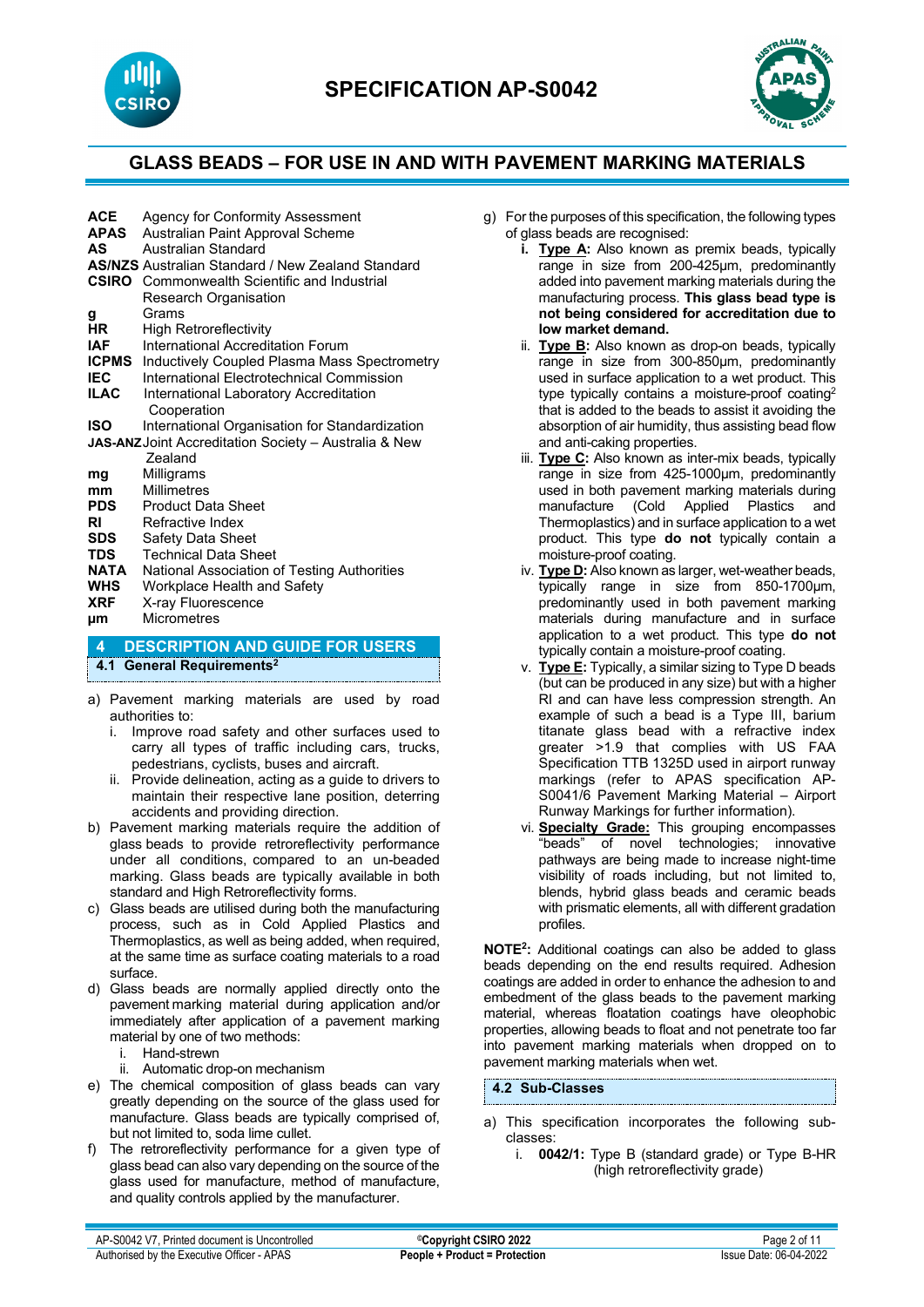



- ii. **0042/2:** Type C (standard grade) or Type C-HR (high retroreflectivity grade)
- iii. **0042/3:** Type D (standard grade) or Type D-HR (high retroreflectivity grade)
- iv. **0042/4:** Type E
- v. **0042/5:** Specialty Grade3

**NOTE3:** Technical innovation: Where a manufacturer of glass beads (or other type bead/material) believes a new technical innovation will allow their product to pass the performance requirements specified in clause 11, Table 1, but not the compositional limitations of sub-classes 0042/1, 0042/2 and 0042/3, then a request may be made to APAS for application to sub-class 0042/5. This variation request shall be treated Commercial-in-Confidence by APAS, who shall decide on the validity of the variation request. In making this decision, APAS officers may consult with industry experts.

#### **4.3 Technical Basis of this Specification**

- a) This specification is based on AS/NZS 2009 with the addition of:
	- i. Heavy metals content restrictions
	- ii. Retroreflectivity testing and performance requirements for Type B-HR, Type C-HR, D-HR, Type E and Specialty grade glass beads

#### **5 REFERENCED DOCUMENTS**

- a) The following standards are referenced in this document:
	- i. **AS 1199** Sampling procedures for inspection by attributes
	- ii. **AS/NZS 1580** Paints and related materials: Methods of test.
	- iii. **AS/NZS 2009** [Glass beads](https://www.saiglobal.com/online/Script/Details.asp?DocN=AS0733764320AT) for pavement marking materials
	- iv. **AS 4049.3** [Paints and related materials](https://www.saiglobal.com/online/Script/Details.asp?DocN=AS0733764320AT)  [Pavement marking materials – Part 3: Waterborne](https://www.saiglobal.com/online/Script/Details.asp?DocN=AS0733764320AT)  [paint - For use with surface applied glass beads](https://www.saiglobal.com/online/Script/Details.asp?DocN=AS0733764320AT)
	- v. **AS/ANZ ISO 9001** Quality management systems - Requirements
	- vi. **AS ISO/IEC 17011** Conformity assessment Requirements for accreditation bodies accrediting conformity assessment bodies
	- vii. **AS ISO/IEC 17025** General requirements for the competence of testing and calibration laboratories<br> **AS/NZS** ISO/IEC 17065 - Conformity
	- viii. AS/NZS assessment: Requirements for bodies certifying products, processes and services

These documents may be purchased through the Reference Standards Australia website: <https://www.standards.org.au/>

- b) The following documents were utilised in the creation of this document:
	- i. AASHTO M 247 Standard Specification for Glass Beads Used in Pavement Markings
	- ii. AASHTO T 346 Standard Method of Test for Glass Beads Used in Pavement Markings
- iii. AASHTO TP 106 Standard Method of Test for Determination of Heavy Metal Content of Glass Beads Using X-Ray Fluorescence (XRF)
- iv. EN 1423 Road marking materials Drop on materials – Glass beads, antiskid aggregates and the mixture of the two
- v. EN 1424 Road marking materials Premix Glass beads
- vi. TT-B-1325D Federal Specification Beads (Glass Spheres) Retro-reflective
- c) The following APAS documents are referenced in this document:
	- i. AP-D001 Rules Governing How APAS® **Operates**
	- ii. AP-D114 Rules Governing APAS® Recognition as a Testing Authority
	- iii. AP-D123 Restrictions on Ingredients in Product Formulations
	- iv. AP-D152 APAS® Participating Manufacturers and Resellers
	- v. AP-D177 Rules Governing How Product Manufacturers participate in APAS®
	- vi. AP-D192 Rules Governing APAS® Product Certification Scheme<br>AP-D200 Application
	- vii. AP-D200 Application for Glass Bead **Certification**
	- viii. AP-S0042/6 Pavement Marking Material Airport Runway Markings

All APAS documents and specifications are available for download from the APAS website: <https://vs.csiro.au/apas/documents/> https://vs.csiro.au/apas/specifications/

- **6 COMPOSITIONAL REQUIREMENTS 6.1 General**
- a) Glass beads in sub-classes 0042/1, 0042/2 and 0042/3 shall be made from glass conforming to clause 4, Materials of Manufacture of AS/NZS 2009.
- b) Glass beads in sub-class 0042/4 and 0042/5 have no specific composition requirements.

#### **6.2 Heavy Metal Content**

- a) The heavy metals content in the glass beads shall not be greater than that specified in clause 11, Table 1.
- b) As the preferred test method for heavy metals is ICPMS (refer to Appendix A, clause 8.3), previous measures for Cadmium Oxide and Chromium 6+ have been changed to Cadmium and Total Chromium respectively, due to limitations of the ICPMS test method.
- c) The use of the XRF method is allowable provided that the XRF method is validated against ICPMS or, a certified glass matrix reference standard is used for measurement validation, refer to clause 8.4.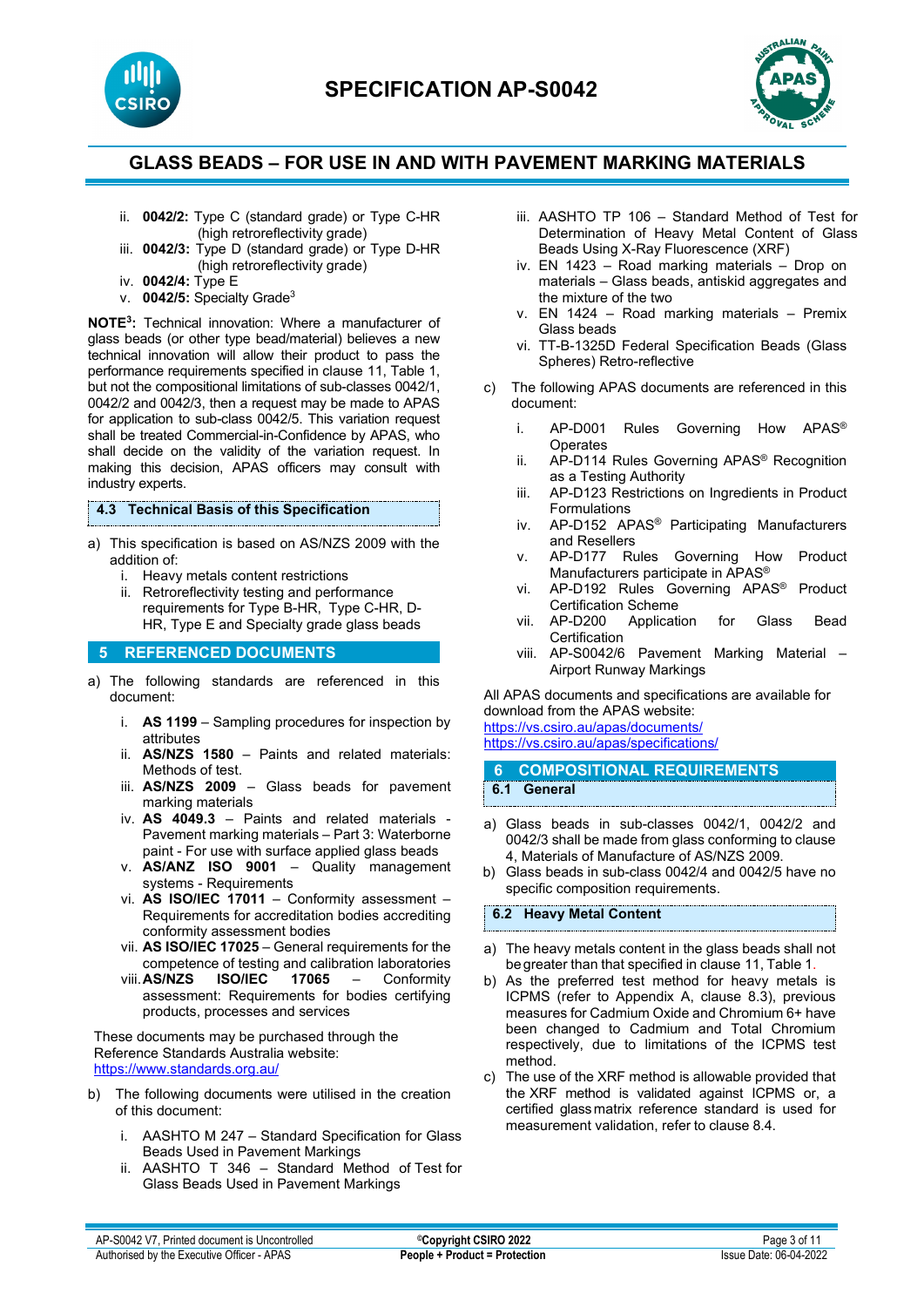



#### **7 PRODUCT CERTIFICATION REQUIREMENTS 7.1 General Requirements**

- a) The product and its application for product certification shall comply with the relevant requirements of APAS document AP-D192 and this specification during the life of the approval.
- b) APAS document AP-D200 shall be supplied by the Client in lieu of APAS document AP-D139 (refer to clause 8.3, 8.6, 8.8 and 20 of APAS document AP-D192).
- c) Glass bead products applying for initial product certification, having demonstrated conformance to all the requirements of APAS document AP-D192 and this specification, as tested by an organisation holding AS ISO/IEC 17025 accreditation with all glass bead test methods defined in clause 9.3.7 under their Scope of Accreditation, shall be granted a once-off CLASS II (interim) certification for a period of 12 months.
- d) CLASS I (full) certification of glass beads shall be granted for a 24-month period after the initial product certification, having demonstrated conformance to all the requirements of APAS document AP-D192 and this specification, as tested by an organisation holding AS ISO/IEC 17025 accreditation with all glass bead test methods defined inclause 9.3.7 under their Scope of Accreditation.
- e) Glass beads shall conform to the compositional requirements (clause 6.1 above) and applicable performance requirements (clause 11, Table 1) of this specification throughout the certification period.
- f) The use of recycled materials in all aspects of manufacture is ever increasing. If a manufacturer chooses to use recycled materials in the production of products seeking accreditation against this specification, that is their choice as long as the compositional requirements (where applicable) and performance requirements of the specification are being met.

### **7.2 Technical Requirements**

- a) The product shall comply with **all** the requirements of clause 11, Table 1 below.
- b) The use of an appropriate particle size analyser for measuring particle size distribution (clause 5.4 of AS/NZS 2009) and shape (clause 5.5 of AS/NZS 2009) of particles is an allowable variance to the sampling methods of Appendix A, Method 1 or Method 2 of AS/NZS 2009. Details of this piece of equipment must be submitted to, and assessed by, APAS for approval prior to product application. Evidence of regular calibration records must be available for inspection at any time requested.
- c) Typically, the manufacturer and/or supplier applying for certification to this standard will undertake the full testing required (as per clause 11, Table 1) in their own AS ISO/IEC 17025 accredited testing facilities with all glass bead testing under their Scope of Accreditation.
- d) If the Client applying for product certification does not have the capacity to perform their own testing, an alternative ACE holding AS ISO/IEC 17025 accreditation with all glass bead testing under their Scope of Accreditation must be engaged for testing (refer to APAS document AP-D114 8.1 b) i. for further information.) Three (3) x 500g representative samples of the product must be sampled in accordance with Appendix A, Method 1 or Method 2 of AS/NZS 2009, and the sampling method stated. A single 500g sample is then to be supplied to the alternative ACE and two 500g retained samples are to be kept by the Client for a minimum period of twenty-four (24) months.
- e) For all Clients unable to undertake the testing themselves, they must get testing completed through an alternative ACE. At present, the only independent testing body available is the CSIRO Materials Durability Laboratory. Other suitably qualified ACEs will be duly considered and added to this document as their testing facilities become available.

The contact details for the CSIRO Materials Durability Laboratory are as follows:

Money Arora Tel: +61 3 9545 8774 Email[: money.arora@csiro.au](mailto:money.arora@csiro.au) 

**NOTE:** At the time of writing this document version, the CSIRO Materials Durability Laboratory has commenced glass bead testing and is seeking all applicable tests to be placed under its Scope of Accreditation with NATA (AS ISO/IEC 17025) – this is estimated to be completed by the third quarter of 2022. This is a work in progress and will be available as soon as possible. Please contact the laboratory via the afore mentioned contact details to confirm availability of testing and NATA accreditation status prior to engagement in testing.

f) Subject to compliance with all the requirements of this specification, the level of Approval appropriate to the application shall be given.

#### **7.3 Health and Safety Requirements**

- a) The manufacturer's Safety Data Sheet (SDS) must be studied closely prior to using the product and complied with during use of the product.
- b) Products intended for sale in Australia and in other countries shall comply with all the requirements of all local WHS and environmental requirements.
- c) The product shall comply with all requirements of clause 6.3 and 6.4 of APAS document AP-D192.

# **7.4 Test Failure Procedure**

- a) Where the glass beads manufacturer and/or supplier encounters test failures, the quality assurance system (conforming to ISO 9001) shall describe the process for handling non-conforming results. This shall include re-testing, isolation, rework or disposal, as appropriate.
- b) Records of non-conformities shall be kept.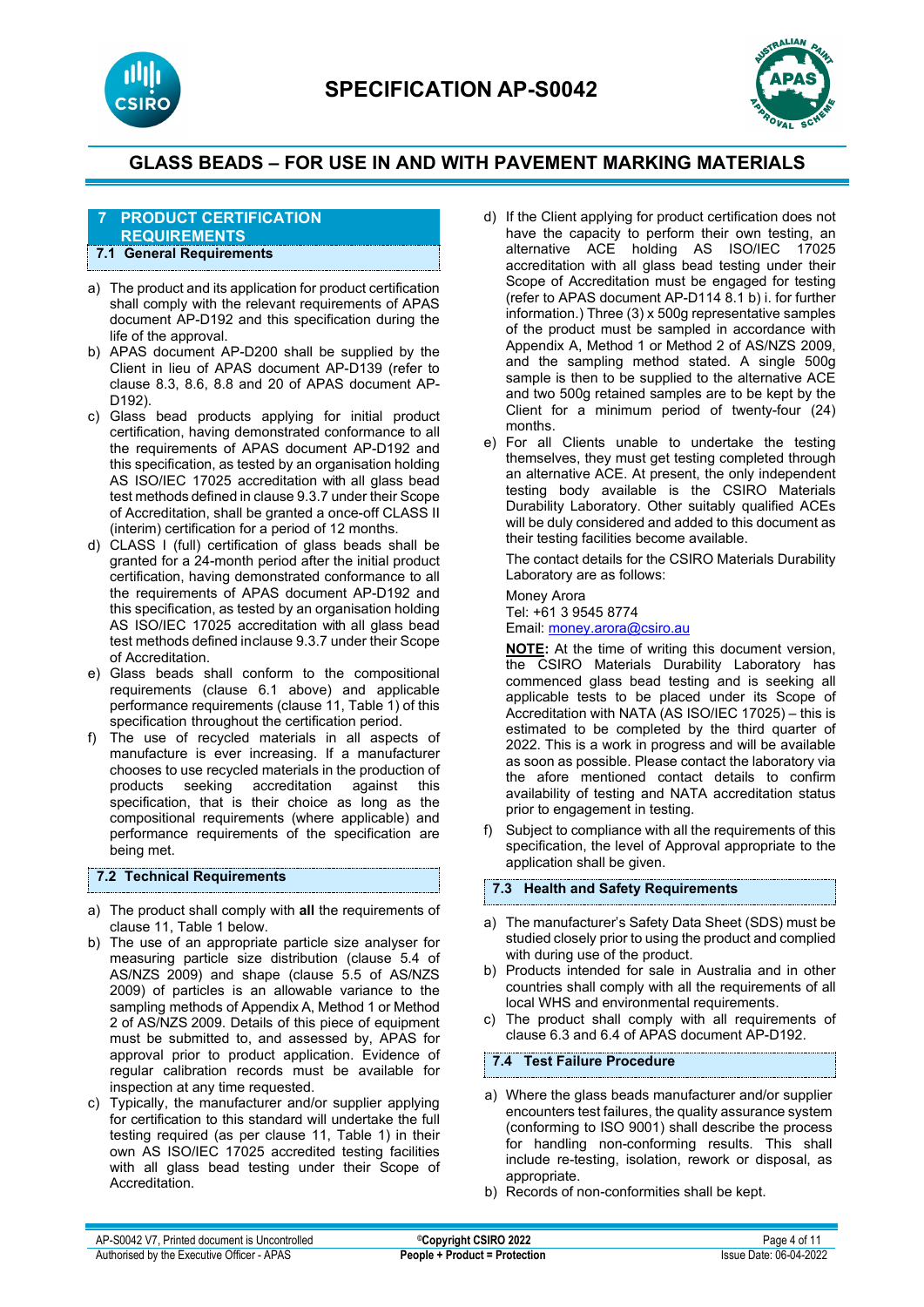



# **8 APPENDIX A**

### **Sampling and Testing of Heavy Metals**

### **8.1 SCOPE:**

- 8.1.1 This method details the accepted method for the analysis of glass beads for the purposes of conformance to this specification.
- 8.1.2 Sampling is a key aspect to ensure results are representative of deliveries and the method of sampling is defined in clause 8.2.

### **8.2 SAMPLING:**

- 8.2.1 Sampling shall be carried out in accordance with Appendix A, Method 1 or Method 2 of AS/NZS 2009. The sampling method shall be stated.
- 8.2.2 Samples shall be taken at the time of manufacture or upon delivery of glass beads product, but prior to the glass bead product being added into or applied onto pavement marking materials. Samples shall be taken for all APAS certified grades of glass beads and Specialty Grades.
- 8.2.3 Frequency of sampling shall be not less than once per Lot. Samples will be generated as representative composites of the Campaign Run.

#### **8.3 TESTING VIA ICPMS:**

#### 8.3.1 **General:**

- i. Testing to the method detailed shall be carried out by a laboratory accredited to AS ISO/IEC 17025 with this method included in their Scope of Accreditation.
- ii. AS ISO/IEC 17025 accreditation shall be provided by an organisation accredited by an<br>ILAC Mutual Recognition Arrangement Mutual Recognition Arrangement signatory and having a Scope of Accreditation covering AS ISO/IEC 17025 requirements. In Australia, NATA provides AS ISO/IEC 17025 accreditation. A list of international ILAC accreditation bodies can be found on the ISO website.

### 8.3.2 **Principle4,5,6:**

- i. A representative sample of glass beads is milled to a fine particle size (approximately < 5µm), followed by complete dissolution in an acid mixture.
- ii. Analysis for lead, antimony, arsenic, mercury, cadmium and total chromium is then carried out using ICPMS or equivalent analytical techniques capable of measuring parts per million levels of the elements in question.
- iii. Method equivalence for non-ICPMS testing shall be demonstrated by means described in clause 8.4.

**NOTE4:** These are analytical test procedures and must be conducted following recognised analytical principles.

**NOTE5**: Dangerous chemical agents are used in this process and must be handled and used in accordance with the SDS andthe required laboratory standards.

**NOTE6:** The analysis is to be carried out using recognised reference materials traceable to international standards. Repeatability needs to be demonstrated as part of the analysis process. See clause 8.4.

#### 8.3.3 **Reagents:**

The following reagents are required:

- a. Analytical grade concentrated nitric acid
- b. Analytical grade 40% hydrofluoric acid
- c. Analytical grade concentrated hydrochloric acid
- d. De-ionised water, 18 M ohm-cm or better

#### 8.3.4 **Apparatus:**

- The following equipment is required:
	- a. Sample milling equipment, zirconium mill
	- b. Microwave digester
	- c. Teflon microwave vessels
	- d. 10 mL polypropylene tubes with lids
	- e. 5 mL polypropylene tubes with lids
	- f. Tube racks
	- g. Fume cupboard
	- h. Adjustable pipettes: 5 mL, 1 mL, 0.5 mL
- i. Balance, readable and accurate to 0.0001 g
- j. ICPMS or equivalent instrumentation

### 8.3.5 **Procedure:**

- i. *Sample Digestion7* a) The zirconium mill must be *flushed* of any previous samples; 10 to 20 g of clean dry sand is milled and discarded and then the process repeated.
	- b) 10 to 20 g of glass beads are split from the composite sample obtained as in clause 8.2, are placed into the mill and ground to approximately <5µm. This material is discarded, and the process repeated. On the second repeat with the sample, the ground material is kept and transferred from the mill to a clean, labelled container and sealed for subsequent analysis.
	- c) Weigh out approximately 200 mg of sample into a microwave vessel recording the weight to 4 decimal places. Prepare a duplicate and record sample mass as **m1** and **m2** for the first and duplicate masses of the sample.
	- d) In a fume cupboard, add 2 mL nitric acid, 1 mL hydrochloric acid and 1 mL hydrofluoric acid to each vessel containing the previously weighed sample.
	- e) Place the lids on the vessels, then place the vessels into the microwave digester.
	- f) Digest the samples until no glass beads remain. Once the digestion is completed, carefully remove the vessels from the microwave and allow to cool.
	- g) Transfer total contents of microwave vessel to a labelled 10 mL tube, rinse vessel thoroughly with de- ionised water and add to the tube. Make tube volume up to the 10 mL mark with de-ionised water.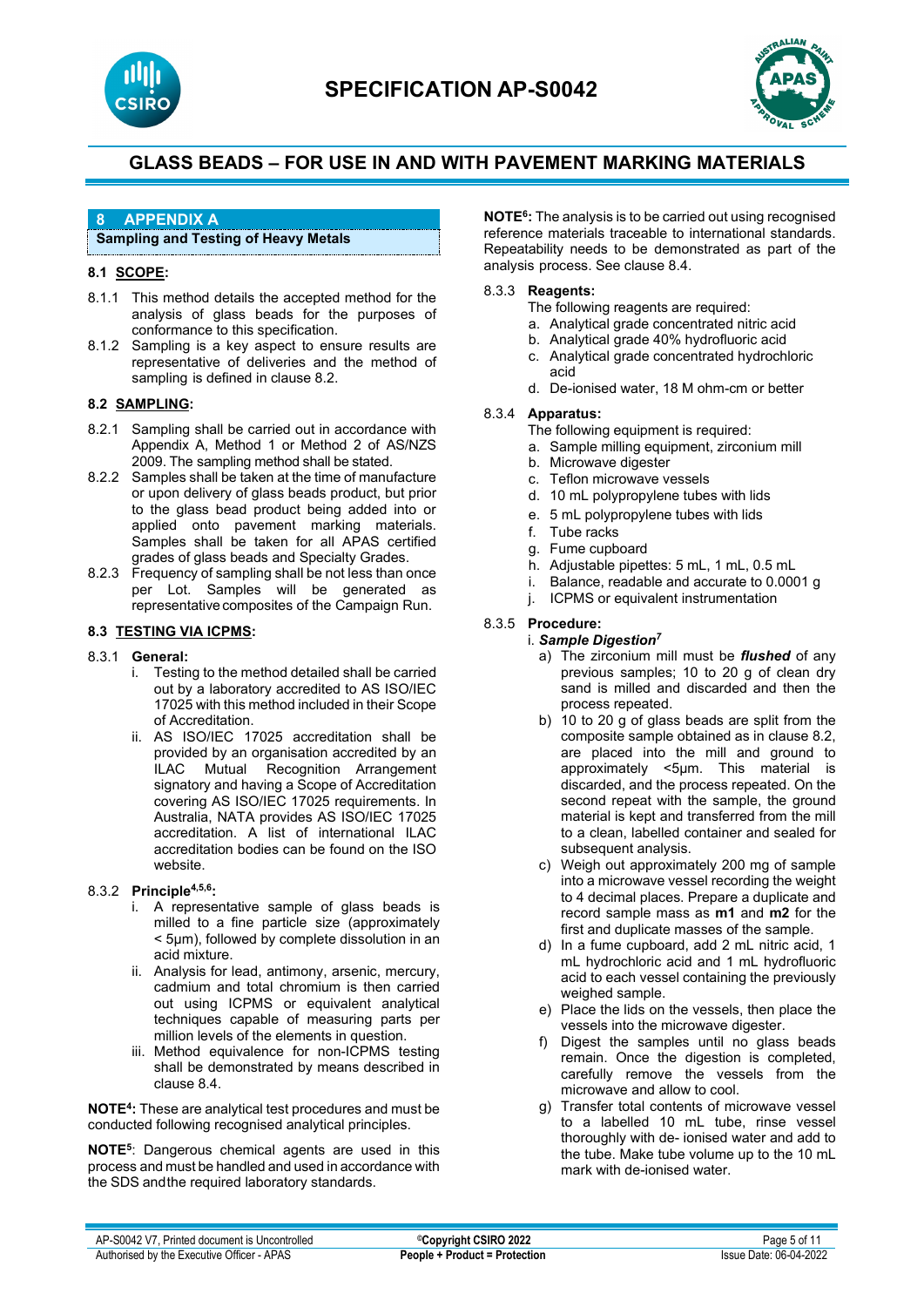



**NOTE7**: Clean vessels between each digestion with 2 mL nitric acid and 1 mL hydrochloric acid, digested for an appropriate period.

#### ii. *Analysis*

a) Carry out an analysis of the digestion sample for lead, antimony, arsenic, mercury, cadmium and chromium using ICPMS or equivalent analytical techniques capable of measuring parts per million levels of the elements in question. Samples may require dilution in order to produce results of an appropriate order of magnitude.

#### iii.*Reporting*

- a) Results shall be reported as the average of the duplicates and as ppm of each metal per gram of glass beads.
- b) The report shall include the details of the person who carried out the sampling and the sampling details.

### **8.4 METHOD VALIDATION:**

- 8.4.1 For ICPMS methodology, method validation shall be demonstrated using certified reference materials.
- 8.4.2 For non-ICPMS methodology, where the testing authority is AS ISO/IEC 17025 accredited to conduct a non- ICPMS method, the testing authority shall establish and document a process that demonstrates method validityagainst ICPMS. The method shall be assessed by APAS for approval prior to the non-ICPMS methodology beingimplemented.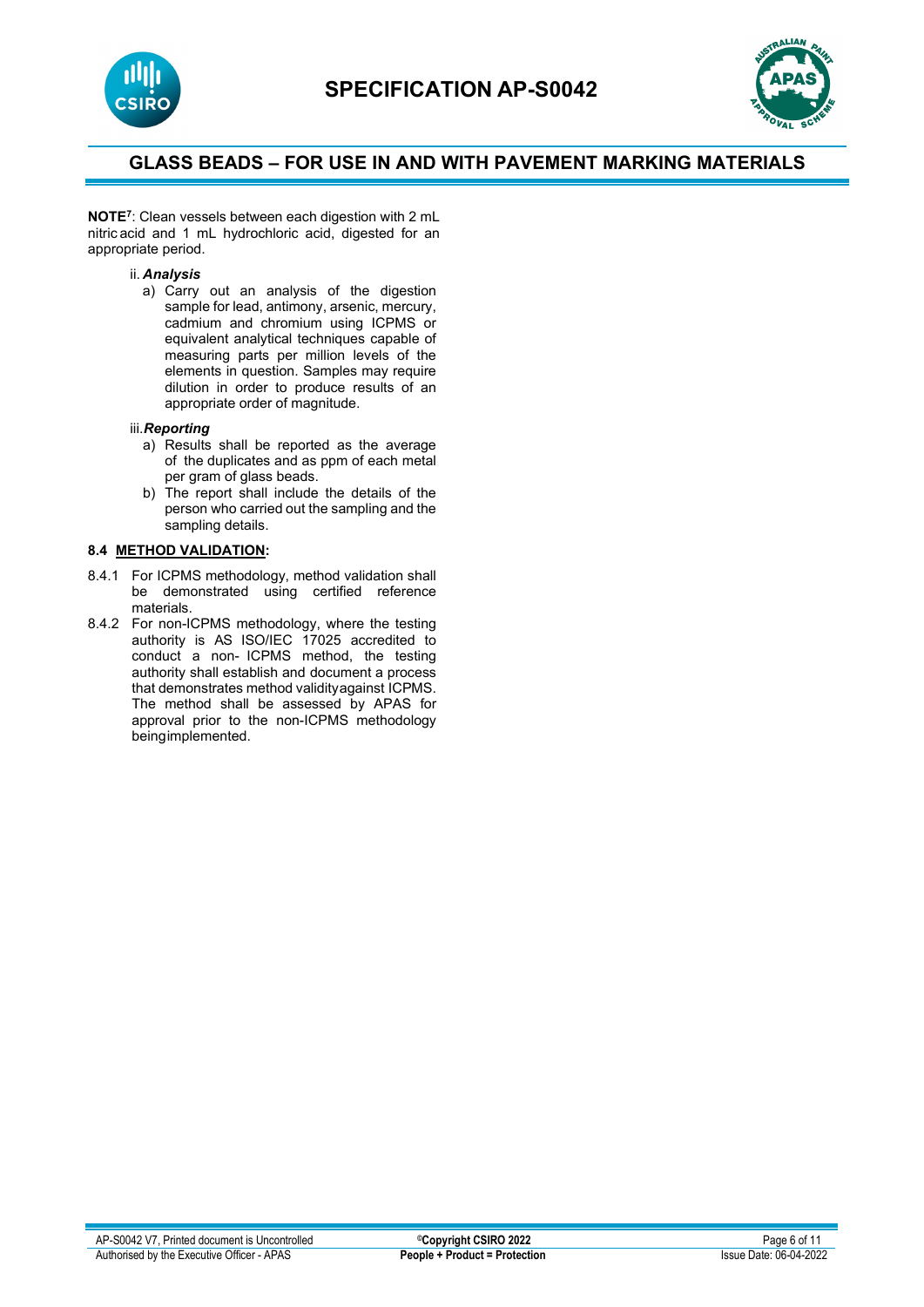



# **9 APPENDIX B**

### **Manufacture and Testing Controls**

# **9.1 SCOPE:**

- 9.1.1 This Appendix details the controls imposed on glass beads manufacture and testing necessary to impart confidence in APAS certification of such products.
- 9.1.2 The process is necessary as APAS does not undertake assessments of capability of glass beads manufacturers in a similar manner to surface coating material manufacturers.

### **9.2 PRINCIPLE:**

9.2.1 Confidence in glass beads quality and conformance to this specification can be demonstrated by conforming to the requirements of clause 9.3.

#### **9.3 REQUIREMENTS FOR THE MANUFACTURE AND TESTING OF GLASS BEADS:**

- 9.3.1 A local glass beads manufacturer is defined as having its manufacturing plant located in Australia. The manufacturer may sell its glass beads direct to end-user customers or use a local distributor.
- 9.3.2 An overseas glass beads manufacturer is defined as having its manufacturing plant located outside of Australia. The manufacturer may sell its glass beads direct to end-user customers, to pavement marking suppliers or use a local distributor.
- 9.3.3 Manufacturers, pavement marking suppliers and local distributors shall operate under a quality management system, externally assessed as conforming to ISO 9001,by an entity accredited to do so by a member of the IAF. JAS-ANZ is the IAF member for Australia and New Zealand.
- 9.3.4 Manufacturers shall operate their own or use an external test laboratory (ACE) to verify product conformity. Tests results shall be provided by a laboratory that fulfils AS ISO/IEC 17025 and its accredited for the relevant Scope of Testing by an accreditation body that fulfils the requirements of AS ISO/IEC 17011 and is a signatory of the ILAC MRA.
- 9.3.5 Manufacturers shall demonstrate confidence in their technical controls by conducting random sampling and testing of their production output as follows:
	- i. Sampling, which shall be conducted at least once per Lot, shall be in accordance with Appendix A, Method 1 or Method 2 of AS/NZS 2009 or, any alternative method which maintains the intent of, and when tested, is shown to be equivalent to AS/NZS 2009. If an alternative method is used, it is the responsibility of the manufacturer to demonstrate that any alternative method is equivalent to, or exceeds, the requirements of AS/NZS 2009. Any alternative sampling

method shall be submitted to and assessed by APAS for approval prior to the sampling method being implemented. The sampling method shall be specified.

- ii. Testing, which shall be conducted at least once per Lot, shall be in accordance with clause 9.3.6. Testing shall be carried out by an authority agreed to by APAS.
- 9.3.6 Pavement marking suppliers and local distributors, who shall source glass beads only from manufacturers who conform to clause 9.3.4, shall either have the glass beads manufacturer undertake sampling and testing of glass beads or conduct its own sampling and testing. Sampling shall occur in accordance with clause 9.3.5. Testing shall occur in accordance with clause 9.3.7.
- 9.3.7 Mandatory tests<sup>8</sup> (AS/NZS 2009 reference is noted in brackets) to be conducted for every Lot of glass beads sampled are:
	- Foreign Matter (clause 5.2)
	- Optical Quality (clause 5.3)
	- Size (clause 5.4)
	- Shape (clause 5.5)
	- Colour (clause 5.6)
	- Flow Properties (clause 5.8) all beads, and also specifically whenever a moistureproofcoating is claimed to be present
	- Adhesion Coating (clause 5.9) whenever an adhesioncoating is claimed to be present
	- Retroreflectivity (Appendix M and AP-S0042 Appendix C) - for all HR grades of glass beads

**NOTE8:** Testing of glass beads for Water Resistance (clause 5.7), Refractive index (clause 5.10) and Heavy metals (clause 5.11 and AP-S0042 clauses 6.2 and 8.4) is no longer required for every Lot of glass beads. These three tests are still required to be performed but will now be at the discretion of the manufacturers testing regime, for example, tests carried out 3-monthly.

- 9.3.8 Records of all test results shall be kept for every Lot of glass beads tested. Numerical values shall be reported where the conclusion of a test method produces a numerical result.
- 9.3.9 Records of test results shall be made available to APAS officers for certification/re-certification applications to this specification or upon request to do so by the APAS.
- 9.3.10 Traceable retained samples of test samples, of sufficient quantity to re-do all tests specified in clause 9.3.7 (i.e., 2 x 500 g samples) shall be kept for a minimum period of 24 months.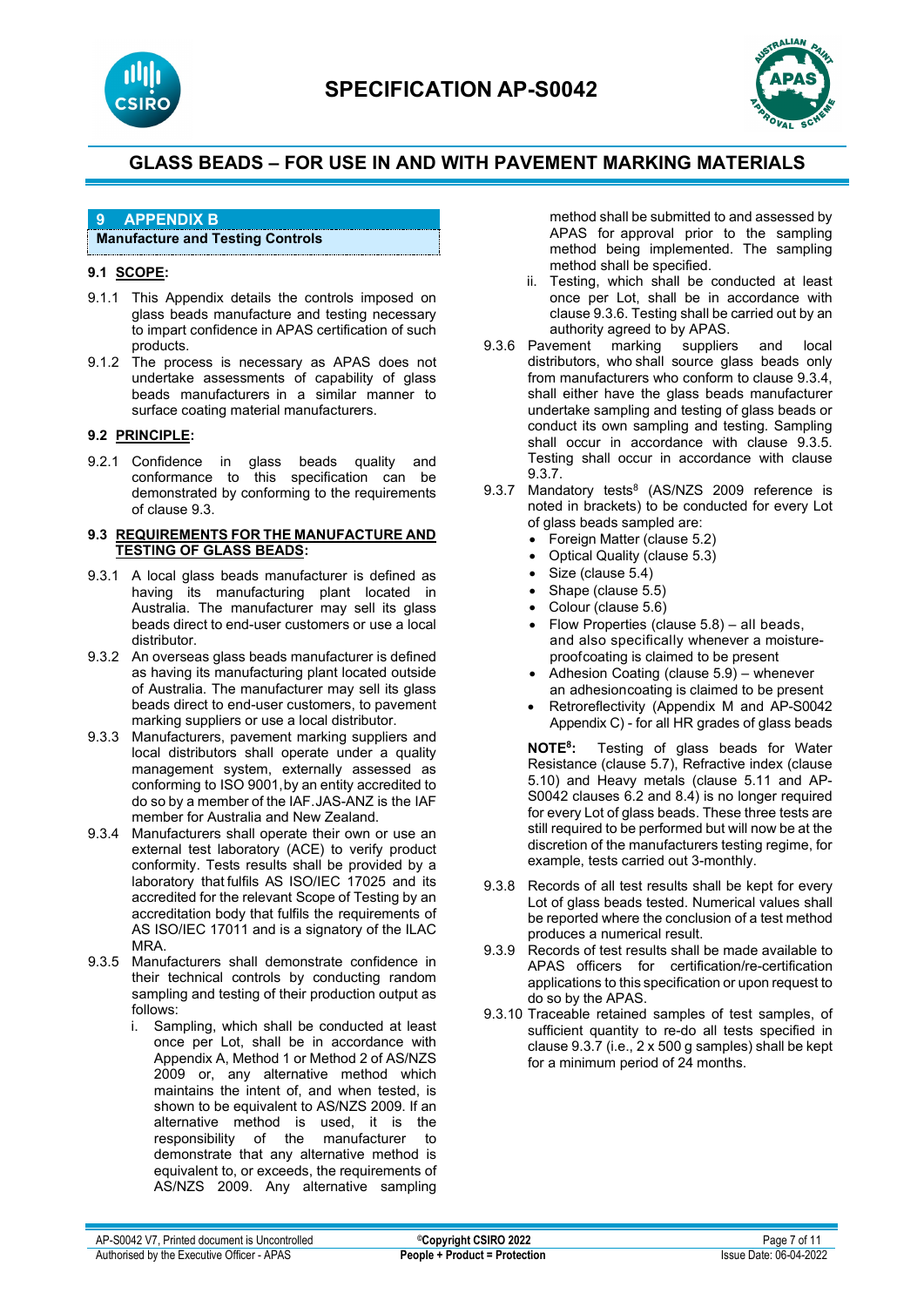



# **10 APPENDIX C**

### **Modified Retroreflectivity Test9**

### **10.1 SCOPE:**

10.1.1 This Appendix details the method used to assess the retroreflectivity of Type B-HR and Type C-HR glass beads (assessment of Type D-HR and Type E / Specialty Grade beads is referenced in AS/NZS 2009, Appendix M). It is based on a modification of the AS/NZS 2009 Appendix M method as developed by the Department for Infrastructure and Transport – South Australia.

### **10.2 MODIFICATIONS TO THE PROCEDURE:**

- 10.2.1 In addition to the requirements of clause 11,Table 1 of this specification, **Type B-HR** beads (subclass 0042/1) shall also be tested to Appendix M of AS/NZS 2009 with the following modifications:
	- i. M4 APPARATUS (a) The *draw down paint applicator* shall be capable of casting a 100 mm wide application of 200 - 250 µm dry film thickness of paint.
	- ii. M4 APPARATUS (h) *Reference paint material*  - GTL- 104-14B shall be replaced with an APAS certified white water-borne pavement marking paint conforming to the testing and performance requirements listed under reference 6.1 Laboratory testing of AS 4049.3 with the following modifications; reference 6.1.4 Application properties is excluded; reference 6.1.8 Specular gloss shall not exceed 5 gloss units and reference 6.1.9 Luminance factor shall be 88.5% ± 2.5%.
	- iii. M5 PROCEDURE (b) Weigh  $24 \pm 0.5$  g of Type B-HR beads. Record the mass of beads.
	- iv. M5 PROCEDURE (e) Set the blade of the draw downapplicator to apply the paint so that a uniform dry film thickness of 200 - 250 µm is achieved.
	- v. M5 PROCEDURE (f) The required dry film thickness shall be  $200 - 250$  µm over a minimum length of 600 mm on the test panel.
- 10.2.2 In addition to the requirements of clause 11,Table 1 of this specification, **Type C-HR** beads (subclass 0042/2) shall also be tested to Appendix M of AS/NZS 2009 with the following modifications:
	- i. M4 APPARATUS (a) The *draw down paint applicator* shall be capable of casting a 100 mm wide application of 200 - 250 µm dry film thickness of paint.
	- ii. M4 APPARATUS (h) *Reference paint material*  - GTL- 104-14B shall be replaced with an APAS certified white water-borne pavement marking paint conforming to the testing and performance requirements listed under reference 6.1 Laboratory testing of AS 4049.3 with the following modifications; reference 6.1.4 Application properties is excluded; reference 6.1.8 Specular gloss shall not exceed 5 gloss units and reference 6.1.9
- Luminance factor shall be 88.5% ± 2.5%.
- iii. M5 Procedure (b) Weigh  $27 \pm 0.5$  g of Type C-HR beads. Record the mass of beads.
- iv. M5 PROCEDURE (e) Set the blade of the draw downapplicator to apply the paint so that a uniform dry film thickness of 200 - 250 µm is achieved.
- v. M5 PROCEDURE (f) The required dry film thickness shall be 200 - 250 µm over a minimum length of 600 mm on the test panels.
- 10.2.3 In addition to the requirements of clause 11, Table 1 of this specification, **Type D-HR, E and Specialty Grade** beads (sub-class 0042/3, 0042/4 and 0042/5) shall be tested as per Appendix M of AS/NZS 2009 with the following modification:<br>i. M4 APPA
	- M4 APPARATUS (h) Reference paint material - GTL- 104-14B shall be replaced with an APAS certified white water-borne pavement marking paint conforming to the testing and performance requirements listed under reference 6.1 Laboratory testing of AS 4049.3 with the following modifications; reference 6.1.4 Application properties is excluded; reference 6.1.8 Specular gloss shall not exceed 5 gloss units and reference 6.1.9 Luminance factor shall be 88.5% ± 2.5%.

**NOTE9:** At the time of writing this specification, no data was available to document a procedure allowing for retroreflectivity testing of HR grade glass beads using an APAS certified white thermoplastic material in lieu of an APAS certified white water-borne pavement marking paint.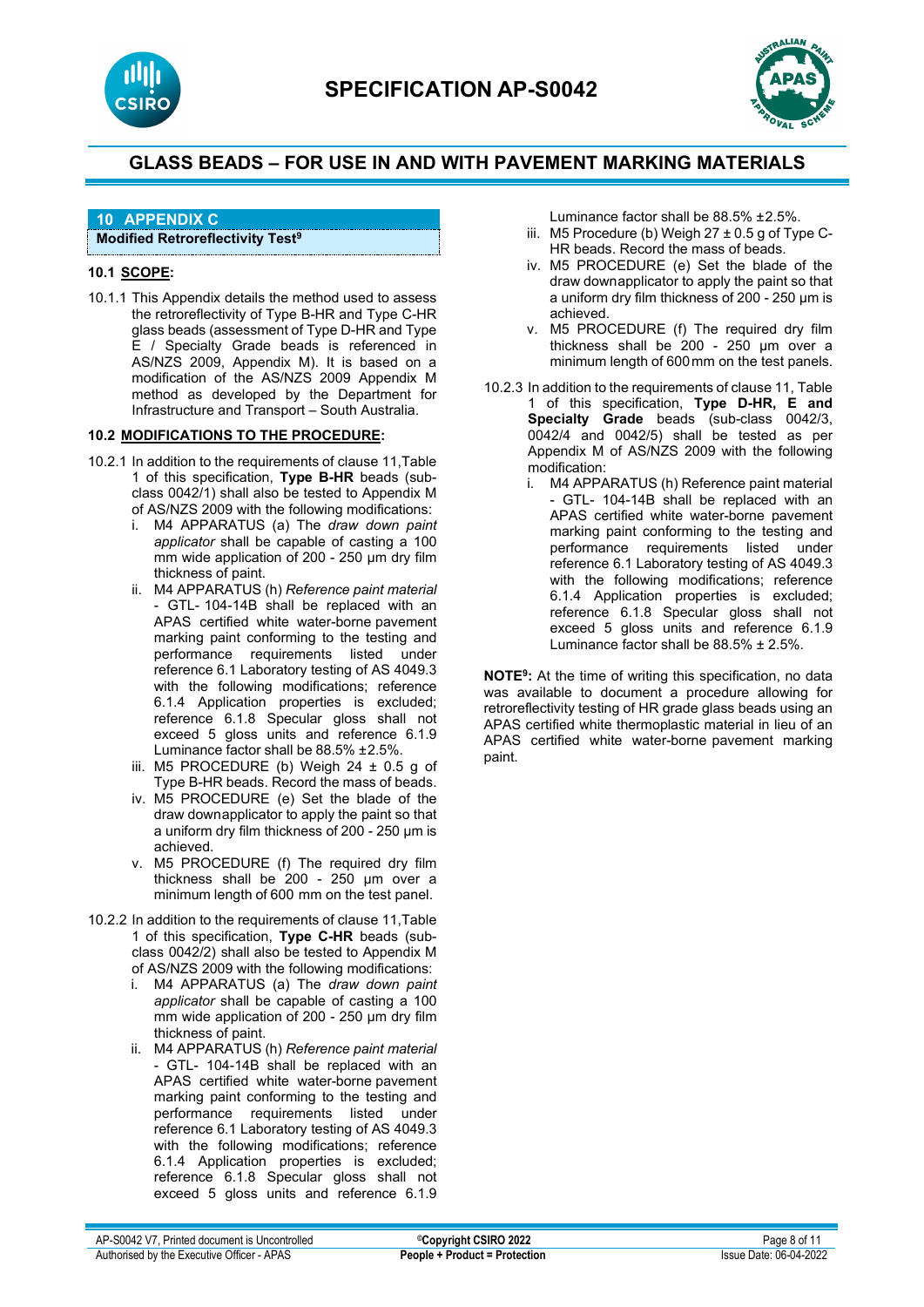



# **11 TABLE 1: PERFORMANCE PROPERTIES**

| <b>TEST</b>             | <b>AS/NZS 2009</b><br><b>CLAUSE /</b><br><b>APPENDIX</b> | <b>REQUIREMENTS</b>                                                                                                                                                                                                                                                                                                                                                                                                                                                    |
|-------------------------|----------------------------------------------------------|------------------------------------------------------------------------------------------------------------------------------------------------------------------------------------------------------------------------------------------------------------------------------------------------------------------------------------------------------------------------------------------------------------------------------------------------------------------------|
| Foreign Matter          | Clause 5.2                                               | $0042/1$ : $\leq 50$ - state results.<br>$0042/2$ : $\leq 50$ - state results.<br>$0042/3$ : $\leq 25$ - state results.<br>0042/4 & 0042/5: Sample dependent* - state results.<br>*NOTE: If the particle size span of the product is between 425-<br>1000 $\mu$ m, requirement is $\leq$ 50; if the size is 1000 $\mu$ m+, requirement<br>is $\leq$ 25.                                                                                                                |
| <b>Optical Quality</b>  | Clause 5.3 /<br>Appendix K                               | Applicable to ALL sub-classes - state all results:<br>• Sample shall be clear; opacity $\leq 2\%$ .<br>• Sample with >25% of the visible area affected by gas inclusions<br>is considered defective; $\leq 2\%$ by count can show this defect.<br>• Sample shall be smooth; crazing $\leq 2\%$ .                                                                                                                                                                       |
| Size                    | Clause 5.4 /<br>Appendix C                               | 0042/1, 0042/2 & 0042/3: Shall comply with the size requirements<br>of this clause pertaining to the product type (i.e., B/B-HR, C/C-HR,<br>D/D-HR) - state results.<br>0042/4 & 0042/5: Sample dependent* - state results.<br>*NOTE: If the particle size span of the product is between 425-<br>1000um, size requirement relates to product type B/B-HR or C/C-<br>HR (state which one); if the size is 1000µm+, size requirement<br>relates to product type D/D-HR. |
| Shape                   | Clause 5.5 /<br>Appendix D                               | Applicable to ALL sub-classes: $\geq 70\%$ by mass - state results.                                                                                                                                                                                                                                                                                                                                                                                                    |
| Colour                  | Clause 5.6 /<br>Appendix F                               | Applicable to ALL sub-classes: Lighter than reference sample -<br>state results.                                                                                                                                                                                                                                                                                                                                                                                       |
| <b>Water Resistance</b> | Clause 5.7 /<br>Appendix G                               | Applicable to ALL sub-classes: $\leq 4.5$ mL - state results.                                                                                                                                                                                                                                                                                                                                                                                                          |
| <b>Flow Properties</b>  | Clause 5.8 /<br>Appendix H                               | Products without Moisture-Proof Coatings: Product that has<br>been stored undercover in original unopened packaging for up to 12<br>months shall flow freely and show no signs of caking – state results.<br>Products with Moisture-Proof Coatings: Product tested in<br>accordance with Appendix H shall flow freely and show no caking -<br>state results.                                                                                                           |
| <b>Adhesion Coating</b> | Clause 5.9 /<br>Appendix L                               | Applicable to samples with Adhesion Coating only:<br>Confirm presence or absence of coating - state results.                                                                                                                                                                                                                                                                                                                                                           |
| Refractive Index        | Clause 5.10 /<br>Appendix I                              | 0042/1, 0042/2 & 0042/3: $\geq$ 1.5 - state results.<br>0042/4: ≥ 1.9 – state results.<br>0042/5: State results.                                                                                                                                                                                                                                                                                                                                                       |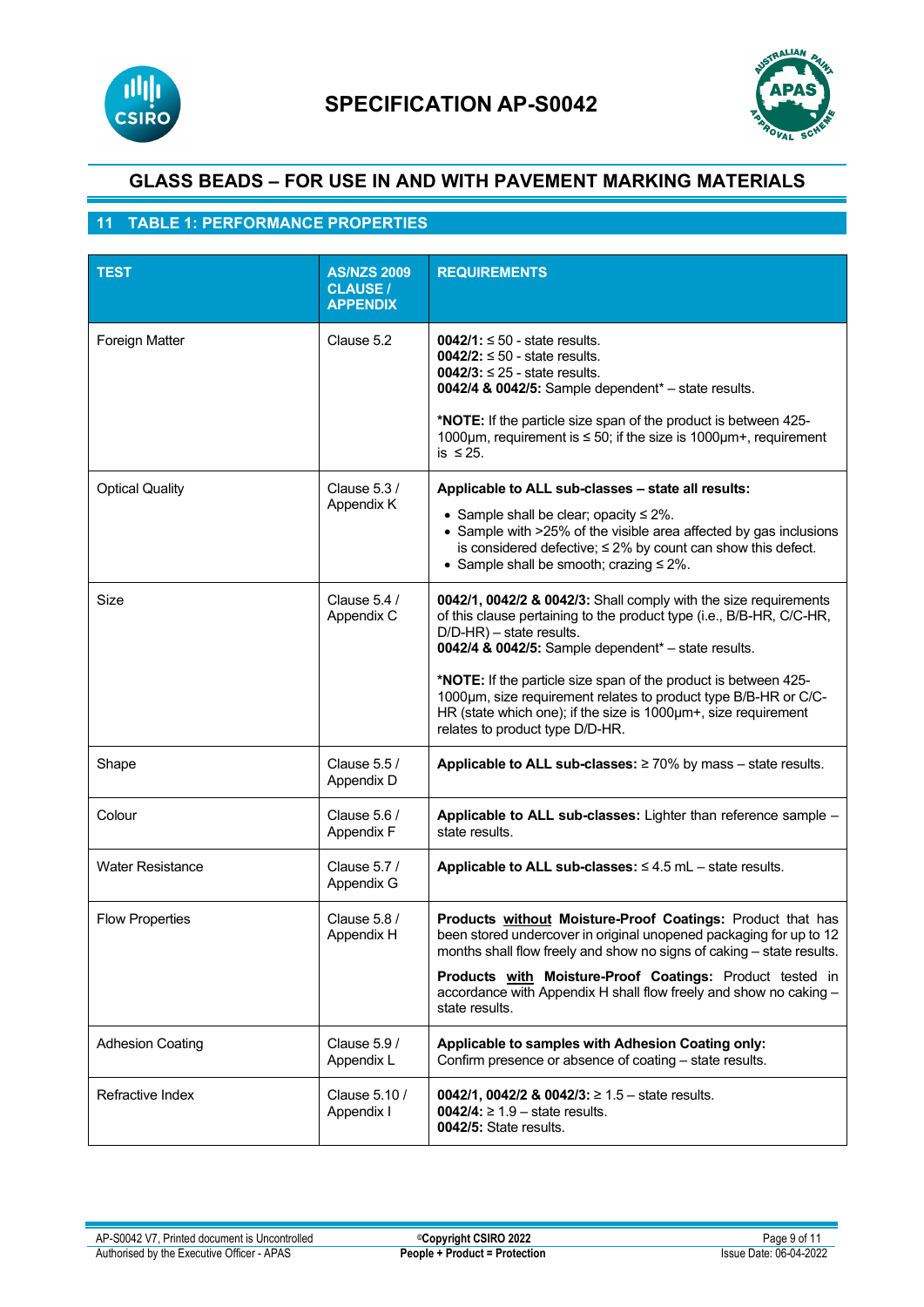



# **11 TABLE 1: PERFORMANCE PROPERTIES (Cont.,)**

| <b>TEST</b>         | <b>AS/NZS 2009</b><br><b>CLAUSE /</b><br><b>APPENDIX</b> | <b>REQUIREMENTS</b>                                                                                                                                                                                                                                                                                                                                                                                                                                 |
|---------------------|----------------------------------------------------------|-----------------------------------------------------------------------------------------------------------------------------------------------------------------------------------------------------------------------------------------------------------------------------------------------------------------------------------------------------------------------------------------------------------------------------------------------------|
| <b>Heavy Metals</b> | Clause 5.11 /<br>Appendix N &<br>AP-S0042<br>Appendix A  | Applicable to ALL sub-classes – state results:<br>Antimony (Sb); Arsenic (As); Lead (Pb): $\leq$ 50ppm each<br>element - state results.<br>Cadmium (Cd); Mercury (Hg); Chromium (Cr <sup>6+</sup> )*: ≤ 10ppm<br>each element – state results.<br><b>NOTE</b> *: If Total Chromium is greater than 10ppm, specific testing<br>for hexavalent Chromium $Cr6+$ should be undertaken via<br>colorimetric method or othertest method agreed to by APAS. |
| Retroreflectivity   | Appendix M &<br>AP-S0042<br>Appendix C                   | Applicable to HR type products within sub-classes only:<br><b>0042/1 &amp; 0042/2:</b> $\geq$ 450 mcd/lux/m <sup>2</sup> – state results.<br><b>0042/3 &amp; 0042/4:</b> $\geq$ 600 mcd/lux/m <sup>2</sup> – state results.<br>0042/5: State results.                                                                                                                                                                                               |